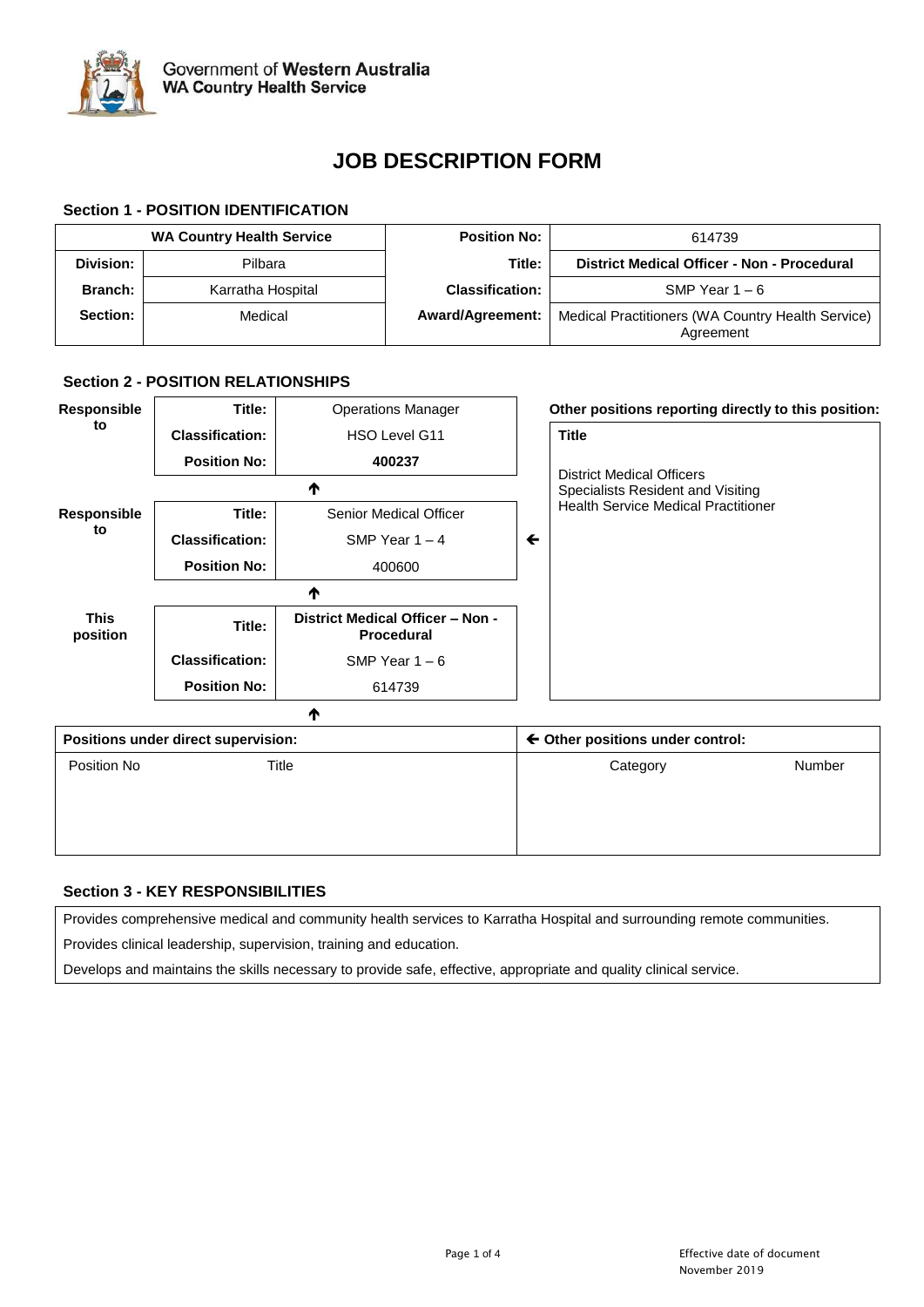

The WA Country Health Service (WACHS) is the largest country health system in Australia and one of the biggest in the world, providing health services to over half a million people, including over 50,000 Aboriginal people, over a vast two and a half million square kilometres area.

WA Country Health Service hospitals handle almost as many births as the State's major maternity hospital – and 40% of the State's emergency presentations. The range of health services provided include acute inpatient and emergency care, population and public health, mental health, Aboriginal health, aged care and includes increasing number of services provided by telehealth videoconferencing.

Our dedicated and committed staff work hard to fulfil our vision of Healthier country communities through partnerships and innovation*,* to deliver health services that support the health and well-being of individuals and communities in rural and remote Western Australia.

#### **OUR MISSION**

To deliver and advance high quality care for country WA communities

### **OUR VISION**

To be a global leader in rural and remote healthcare

#### **OUR STRATEGIC PRIORITIES**

**Caring for our patients** - Providing safe, patient-centred care, ensuring the needs of our patients are at the core of everything we do

**Addressing disadvantage and inequity** - Delivering focussed and accessible services for those who need it most

**Building healthy, thriving communities** - Supporting country people to be as healthy as they can be and continuing to play our part in the economic and social viability of country communities

**Delivering value and sustainability** - Ensuring that the services we provide are sustainable and we are transparent about our performance

**Enabling our staff** - Supporting our staff to deliver great care, empowering them to learn, grow, innovate and lead

**Leading innovation and technology** - Embracing innovation and technology to create a safer, more connected and equitable health system

**Collaborating with our partners** - Partnering to deliver more integrated services that improve patient outcomes and experience, giving consumers more choice and control

## **OUR VALUES**

**Community** – We live and work in country communities. We are invested in the health, wellness and viability of country communities and the vibrancy, diversity and future of country WA.

**Compassion** – We are inclusive, respectful, and considerate. We care deeply about the people in our care and country communities.

**Quality** – We provide safe, high-quality care, constantly striving to innovate, improve and achieve trust in our care.

**Integrity** – We bring honesty, collaboration and professionalism to everything that we do.

**Equity** – We are passionate about fairness in healthcare for all Western Australians, especially the most vulnerable and disadvantaged people and communities.

**Curiosity** – We continually enquire and seek to understand, using the best evidence, insight and research to improve care.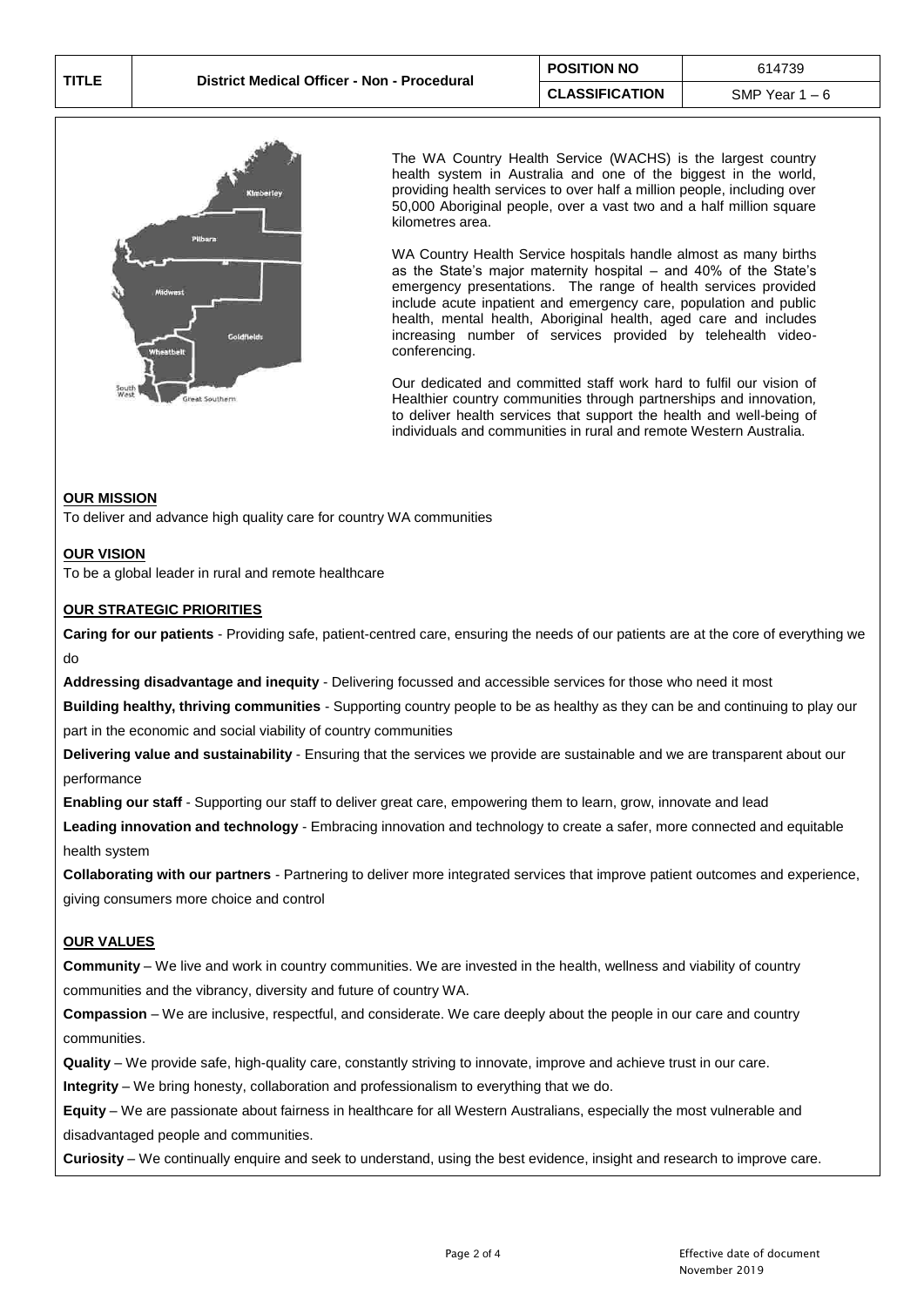# **Section 4 – STATEMENT OF DUTIES**

| Duty No                                                                                                                                       | <b>Details</b>                                                                                                                                                                                                                                                     | Freq | %  |  |  |
|-----------------------------------------------------------------------------------------------------------------------------------------------|--------------------------------------------------------------------------------------------------------------------------------------------------------------------------------------------------------------------------------------------------------------------|------|----|--|--|
| 1                                                                                                                                             | <b>CLINICAL DUTIES</b>                                                                                                                                                                                                                                             |      | 80 |  |  |
| 1.1                                                                                                                                           | Performs screening assessment, treatment and referral of patients/clients in accordance with WACHS Pilbara<br>policy procedure and protocols.                                                                                                                      |      |    |  |  |
| 1.2                                                                                                                                           | Provides clinical services in a culturally appropriate and sensitive manner.                                                                                                                                                                                       |      |    |  |  |
| 1.3                                                                                                                                           | Provides emergency services at Karratha Hospital commensurate with level of skills and experience.                                                                                                                                                                 |      |    |  |  |
| 1.4                                                                                                                                           | Provides general Outpatient and General Practitioner services at Karratha Hospital as required.                                                                                                                                                                    |      |    |  |  |
| 1.5                                                                                                                                           | Manages the care of patients admitted to Karratha Hospital, consulting with specialist Medical Practitioners as<br>appropriate                                                                                                                                     |      |    |  |  |
| 1.6                                                                                                                                           | Provides an on-call service to Karratha Hospital for inpatients and emergency department, including nights and<br>weekends.                                                                                                                                        |      |    |  |  |
| 1.7                                                                                                                                           | Supports Nursing, Allied Health staff and Aboriginal Health Workers in delivery of health care.                                                                                                                                                                    |      |    |  |  |
| 1.8                                                                                                                                           | Supervises undergraduate and postgraduate medical staff as required.                                                                                                                                                                                               |      |    |  |  |
| 1.9                                                                                                                                           | Ensures timely and legible completion of documentation including discharge summaries and medication orders.                                                                                                                                                        |      |    |  |  |
| 1.10                                                                                                                                          | Perform clinics and provide services in remote area clinics.                                                                                                                                                                                                       |      |    |  |  |
| $\mathbf{2}$                                                                                                                                  | <b>ADMINISTRATIVE DUTIES</b>                                                                                                                                                                                                                                       |      |    |  |  |
| 2.1                                                                                                                                           | Communicates and works collaboratively with the SMO and Nursing staff to ensure a multidisciplinary approach<br>to patient care.                                                                                                                                   |      |    |  |  |
| 2.2                                                                                                                                           | Attends to medico legal issues including completion of reports that arise concerning patients that have been<br>under their care.                                                                                                                                  |      |    |  |  |
| 2.3                                                                                                                                           | Ensures completion of AIMS incident notification for clinical incidents and provides advice to SMO about these.                                                                                                                                                    |      |    |  |  |
| 2.4                                                                                                                                           | Advises SMO about complaints received and provide timely response to those pertaining to themselves.                                                                                                                                                               |      |    |  |  |
| 2.5                                                                                                                                           | Reports notifiable diseases promptly to Pilbara Population Health Unit.                                                                                                                                                                                            |      |    |  |  |
| 2.6                                                                                                                                           | Reports to SMO any identified clinical and corporate risks including local environmental hazards.                                                                                                                                                                  |      | 15 |  |  |
| 2.7                                                                                                                                           | Ensures adherence to WACHS Pilbara Corporate policies and procedures.                                                                                                                                                                                              |      |    |  |  |
| 2.8                                                                                                                                           | Participates in performance development sessions conducted by SMO and provides current evidence of college<br>Continuing Medical Education (CME).                                                                                                                  |      |    |  |  |
| 3                                                                                                                                             | <b>QUALITY IMPROVEMENT</b>                                                                                                                                                                                                                                         |      |    |  |  |
| 3.1                                                                                                                                           | Participates in peer review and morbidity/mortality processes including attending meetings as rostered.                                                                                                                                                            |      |    |  |  |
| 3.2                                                                                                                                           | Participates in quality improvement activities at Karratha Hospital as required.                                                                                                                                                                                   |      |    |  |  |
| 3.3                                                                                                                                           | Conducts clinical audit and patient medical record audit as required.                                                                                                                                                                                              |      |    |  |  |
| 3.4                                                                                                                                           | Participates in the ACHS Accreditation process.                                                                                                                                                                                                                    |      |    |  |  |
| 4                                                                                                                                             | <b>EDUCATION</b>                                                                                                                                                                                                                                                   |      | 5  |  |  |
| 4.1                                                                                                                                           | Attends/completes mandatory education sessions as required by WACHS Pilbara as outlined in Orientation<br>information.                                                                                                                                             |      |    |  |  |
| 4.2                                                                                                                                           | Ensures regular attendance at ALS, APLS, EMST training courses as reguired.                                                                                                                                                                                        |      |    |  |  |
| 4.3                                                                                                                                           | Identifies education needs and prioritises self learning activities to maintain skills commensurate with role,<br>professional development requirements and fulfilment of Health Department of WA strategy and priorities.                                         |      |    |  |  |
| 4.4                                                                                                                                           | Provides regular formal and informal teaching for undergraduate and postgraduate medical, nursing, allied health<br>staff and Aboriginal Health Workers and colleagues.                                                                                            |      |    |  |  |
| 4.5                                                                                                                                           | Performs on-site teaching services for community environmental health workers.                                                                                                                                                                                     |      |    |  |  |
| 5                                                                                                                                             | <b>OTHER</b>                                                                                                                                                                                                                                                       |      |    |  |  |
| 5.1                                                                                                                                           | Other duties as directed by line manager or their delegate.                                                                                                                                                                                                        |      |    |  |  |
| The occupant of this position will be expected to comply with and demonstrate a positive commitment to the highest achievement level in Equal |                                                                                                                                                                                                                                                                    |      |    |  |  |
|                                                                                                                                               | Employment Opportunity, Occupational Safety & Health, Public Sector Standards, Code of Conduct, Code of Ethics, Quality Improvement,<br>Performance Management, Customer Focus, Disability Services Act and Confidentiality throughout the course of their duties. |      |    |  |  |